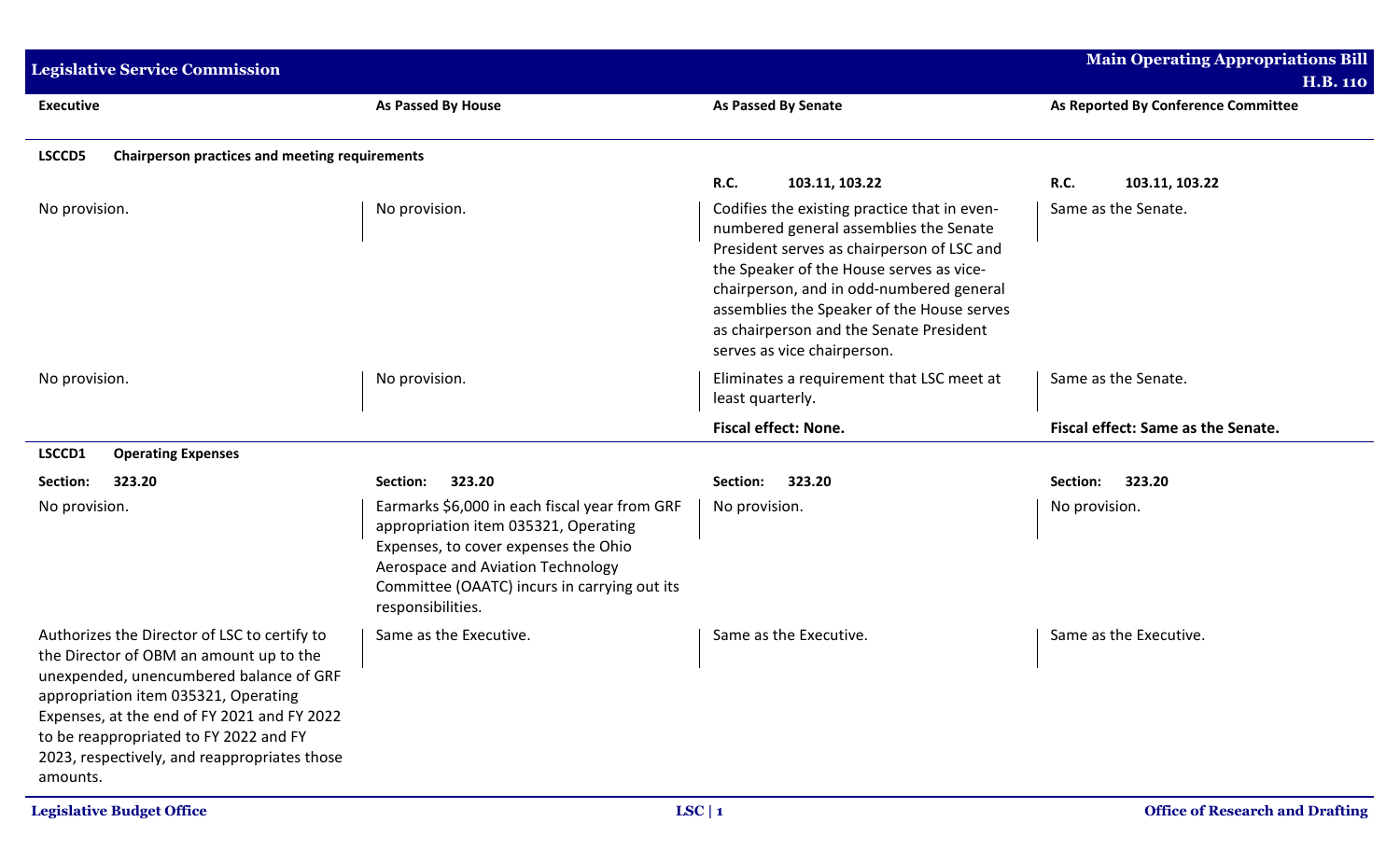| <b>Legislative Service Commission</b>                                                                                                                                                                                                                                                                                                        |                        |                                                                                                                                                                                                                                                                                                                                                            | <b>Main Operating Appropriations Bill</b><br><b>H.B. 110</b> |
|----------------------------------------------------------------------------------------------------------------------------------------------------------------------------------------------------------------------------------------------------------------------------------------------------------------------------------------------|------------------------|------------------------------------------------------------------------------------------------------------------------------------------------------------------------------------------------------------------------------------------------------------------------------------------------------------------------------------------------------------|--------------------------------------------------------------|
| <b>Executive</b>                                                                                                                                                                                                                                                                                                                             | As Passed By House     | <b>As Passed By Senate</b>                                                                                                                                                                                                                                                                                                                                 | As Reported By Conference Committee                          |
| LSCCD6<br><b>Correctional Institution Inspection Committee</b>                                                                                                                                                                                                                                                                               |                        |                                                                                                                                                                                                                                                                                                                                                            |                                                              |
|                                                                                                                                                                                                                                                                                                                                              |                        | 323.20<br>Section:                                                                                                                                                                                                                                                                                                                                         | Section:<br>323.20                                           |
| No provision.                                                                                                                                                                                                                                                                                                                                | No provision.          | Authorizes the Director of LSC to certify to<br>the Director of OBM an amount up to the<br>unexpended, unencumbered balance of GRF<br>appropriation item 035405, Correctional<br>Institution Inspection Committee, at the end<br>of FY 2021 and FY 2022 to be reappropriated<br>to FY 2022 and FY 2023, respectively, and<br>reappropriates those amounts. | Same as the Senate.                                          |
| LSCCD <sub>2</sub><br><b>Legislative Task Force on Redistricting</b>                                                                                                                                                                                                                                                                         |                        |                                                                                                                                                                                                                                                                                                                                                            |                                                              |
| Section:<br>323.20                                                                                                                                                                                                                                                                                                                           | 323.20<br>Section:     | 323.20<br>Section:                                                                                                                                                                                                                                                                                                                                         | 323.20<br>Section:                                           |
| Reappropriates an amount equal to the<br>unexpended, unencumbered portion of GRF<br>appropriation item 035407, Legislative Task<br>Force on Redistricting, at the end of FY 2021<br>and FY 2022 for the same purpose in FY<br>2022 and FY 2023, respectively.                                                                                | Same as the Executive. | Same as the Executive.                                                                                                                                                                                                                                                                                                                                     | Same as the Executive.                                       |
| LSCCD3<br><b>Legislative Information Systems</b>                                                                                                                                                                                                                                                                                             |                        |                                                                                                                                                                                                                                                                                                                                                            |                                                              |
| Section:<br>323.20                                                                                                                                                                                                                                                                                                                           | 323.20<br>Section:     | 323.20<br>Section:                                                                                                                                                                                                                                                                                                                                         | Section:<br>323.20                                           |
| Authorizes the Director of LSC to certify to<br>the Director of OBM an amount up to the<br>unexpended, unencumbered balance of GRF<br>appropriation item 035410, Legislative<br>Information Systems, at the end of FY 2021<br>and FY 2022 to be reappropriated to FY 2022<br>and FY 2023, respectively, and<br>reappropriates those amounts. | Same as the Executive. | Same as the Executive.                                                                                                                                                                                                                                                                                                                                     | Same as the Executive.                                       |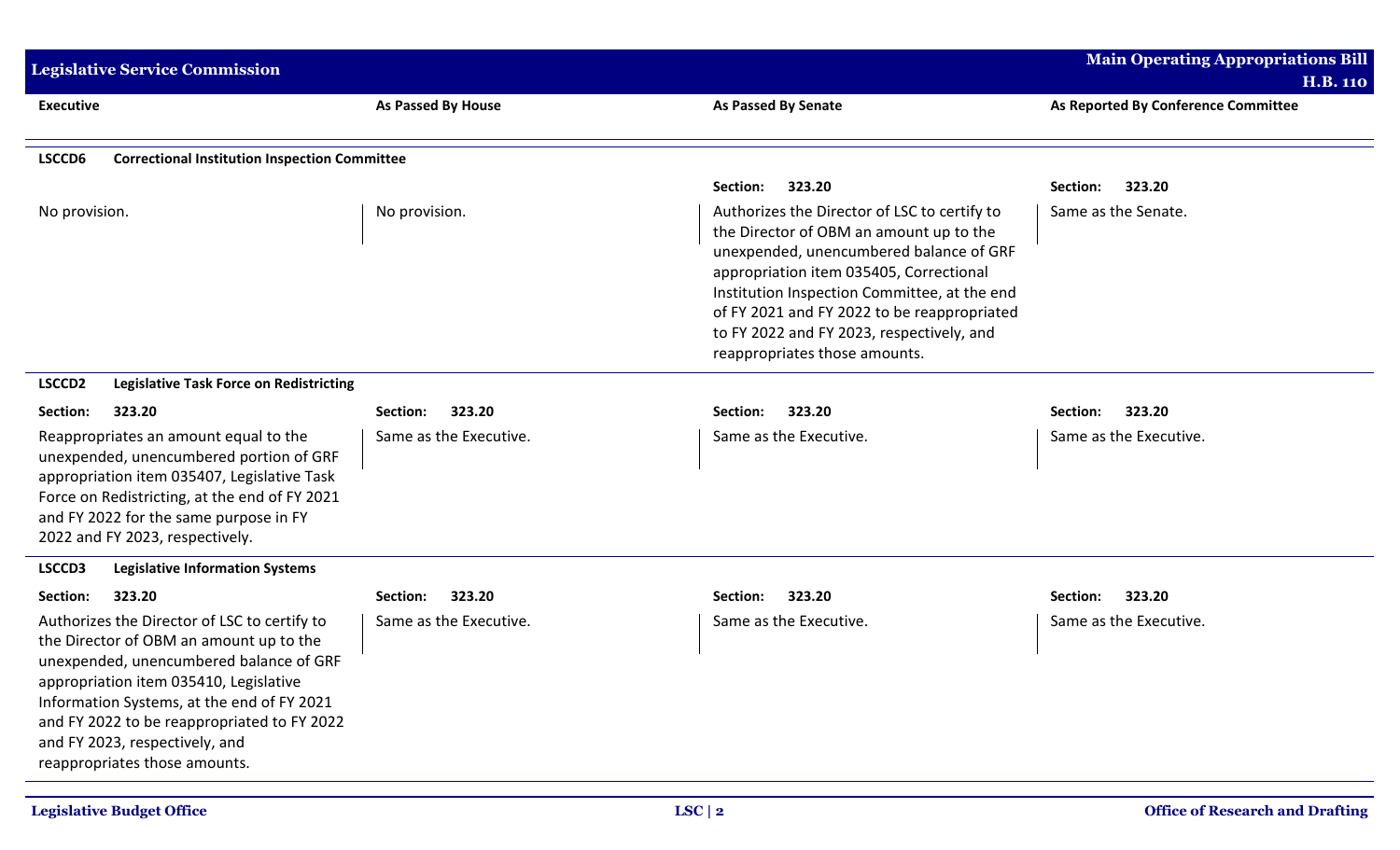| <b>Legislative Service Commission</b>          |                           |                            | <b>Main Operating Appropriations Bill</b><br><b>H.B. 110</b>                                                                                                                                                                                                                                                                                                            |
|------------------------------------------------|---------------------------|----------------------------|-------------------------------------------------------------------------------------------------------------------------------------------------------------------------------------------------------------------------------------------------------------------------------------------------------------------------------------------------------------------------|
| <b>Executive</b>                               | <b>As Passed By House</b> | <b>As Passed By Senate</b> | As Reported By Conference Committee                                                                                                                                                                                                                                                                                                                                     |
| LSCCD7<br><b>Ohio Redistricting Commission</b> |                           |                            |                                                                                                                                                                                                                                                                                                                                                                         |
|                                                |                           |                            | 323.20<br>Section:                                                                                                                                                                                                                                                                                                                                                      |
| No provision.                                  | No provision.             | No provision.              | Requires that GRF appropriation item<br>035420, Ohio Redistricting Commission, be<br>used solely to complete the Commission's<br>duties under Articles XI and XIX of the Ohio<br>Constitution.                                                                                                                                                                          |
| No provision.                                  | No provision.             | No provision.              | Requires, notwithstanding any provision of<br>law to the contrary, that any expenditures<br>made from item 035420 be used exclusively<br>for expenditures that serve a proper public<br>purpose and be spent by the Commission<br>during the time period beginning on the<br>date the Commission first convenes, and<br>ending on the date the Commission<br>dissolves. |
| No provision.                                  | No provision.             | No provision.              | Prohibits moneys from item 035420 from<br>being used for any legal services or<br>consulting rendered for the purpose of<br>bringing legal action against the state or any<br>of its agents in connection with the<br>redistricting of congressional and General<br>Assembly districts of the state.                                                                    |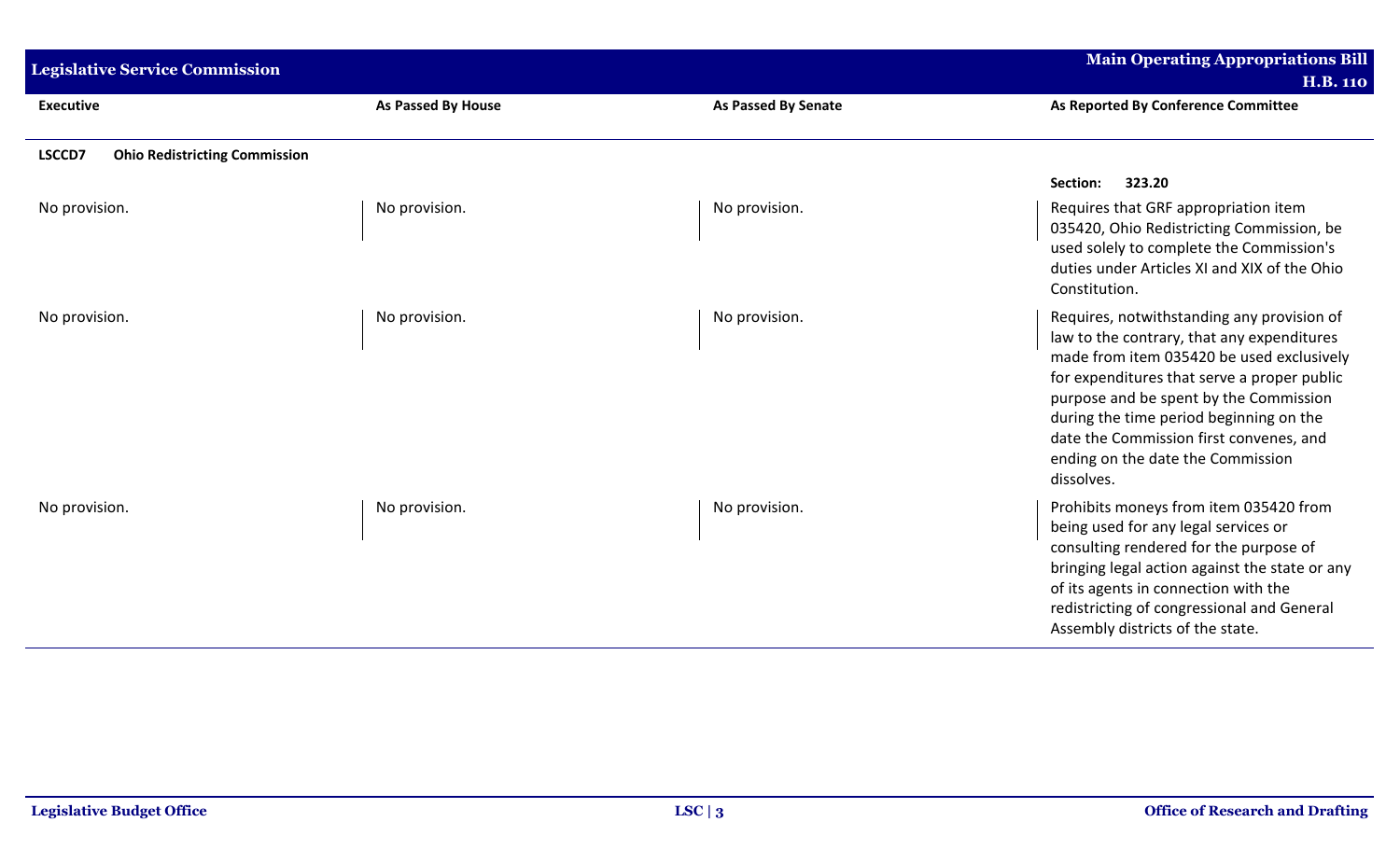| <b>Legislative Service Commission</b>                                                                                                                                                                                                                         |                        |                        | <b>Main Operating Appropriations Bill</b><br><b>H.B. 110</b>                                                                                                                                                                                                                                                                                     |
|---------------------------------------------------------------------------------------------------------------------------------------------------------------------------------------------------------------------------------------------------------------|------------------------|------------------------|--------------------------------------------------------------------------------------------------------------------------------------------------------------------------------------------------------------------------------------------------------------------------------------------------------------------------------------------------|
| <b>Executive</b>                                                                                                                                                                                                                                              | As Passed By House     | As Passed By Senate    | As Reported By Conference Committee                                                                                                                                                                                                                                                                                                              |
| LSCCD4<br>Litigation                                                                                                                                                                                                                                          |                        |                        |                                                                                                                                                                                                                                                                                                                                                  |
| 323.20<br>Section:                                                                                                                                                                                                                                            | 323.20<br>Section:     | 323.20<br>Section:     | 323.20<br>Section:                                                                                                                                                                                                                                                                                                                               |
| Requires that GRF appropriation item<br>035501, Litigation, be used for any lawsuit in<br>which the General Assembly is a party<br>because a legal or constitutional challenge is<br>made against the Ohio Constitution or an act<br>of the General Assembly. | Same as the Executive. | Same as the Executive. | Replaces the Executive provision with a<br>provision that requires item 035501 to be<br>used for any lawsuit in which the General<br>Assembly, or either house of the General<br>Assembly, is made a party or for any action<br>in which either house, or the General<br>Assembly, is defending a statute or<br>redistricting plan (see SENCD2). |
| Requires the Chairperson and Vice-<br>chairperson of LSC to both approve the use<br>of funds from 035501.                                                                                                                                                     | Same as the Executive. | Same as the Executive. | Same as the Executive.                                                                                                                                                                                                                                                                                                                           |
| Reappropriates an amount equal to the<br>unexpended, unencumbered balance of<br>035501 at the end of FY 2021 and FY 2022<br>for the same purpose in FY 2022 and FY<br>2023, respectively.                                                                     | Same as the Executive. | Same as the Executive. | Same as the Executive.                                                                                                                                                                                                                                                                                                                           |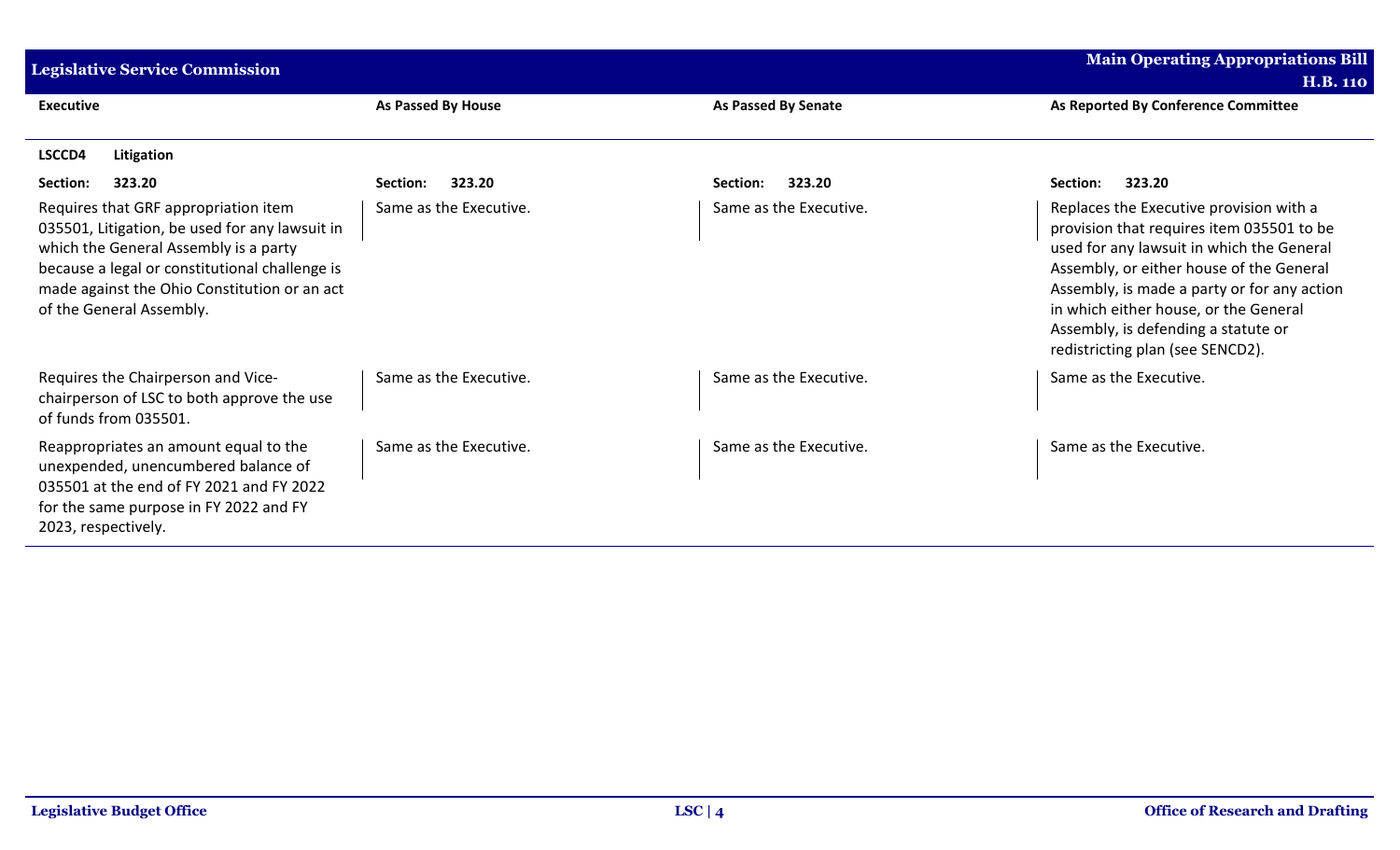| <b>Legislative Service Commission</b>                                            |                                                                                                                                                                                                                                                                                                                                                                                             |                                   | Main Operating Appropriations Bill<br><b>H.B. 110</b> |  |
|----------------------------------------------------------------------------------|---------------------------------------------------------------------------------------------------------------------------------------------------------------------------------------------------------------------------------------------------------------------------------------------------------------------------------------------------------------------------------------------|-----------------------------------|-------------------------------------------------------|--|
| <b>Executive</b>                                                                 | As Passed By House                                                                                                                                                                                                                                                                                                                                                                          | As Passed By Senate               | As Reported By Conference Committee                   |  |
| Governor's Office of Faith-Based and Community Initiatives TANF report<br>GOVCD2 |                                                                                                                                                                                                                                                                                                                                                                                             |                                   |                                                       |  |
|                                                                                  | <b>R.C.</b><br>107.121                                                                                                                                                                                                                                                                                                                                                                      | <b>R.C.</b><br>107.121            | <b>R.C.</b><br>107.121                                |  |
| No provision.                                                                    | Requires the Governor's Office of Faith-<br>Based and Community Initiatives, by July 30<br>each year, to submit a report to the Speaker<br>of the House of Representatives, the<br>President of the Senate, and the Director of<br>the Legislative Service Commission detailing<br>its spending and distribution of Temporary<br>Assistance for Needy Families (TANF) block<br>grant funds. | Same as the House.                | Same as the House.                                    |  |
|                                                                                  | <b>Fiscal effect: Minimal.</b>                                                                                                                                                                                                                                                                                                                                                              | Fiscal effect: Same as the House. | Fiscal effect: Same as the House.                     |  |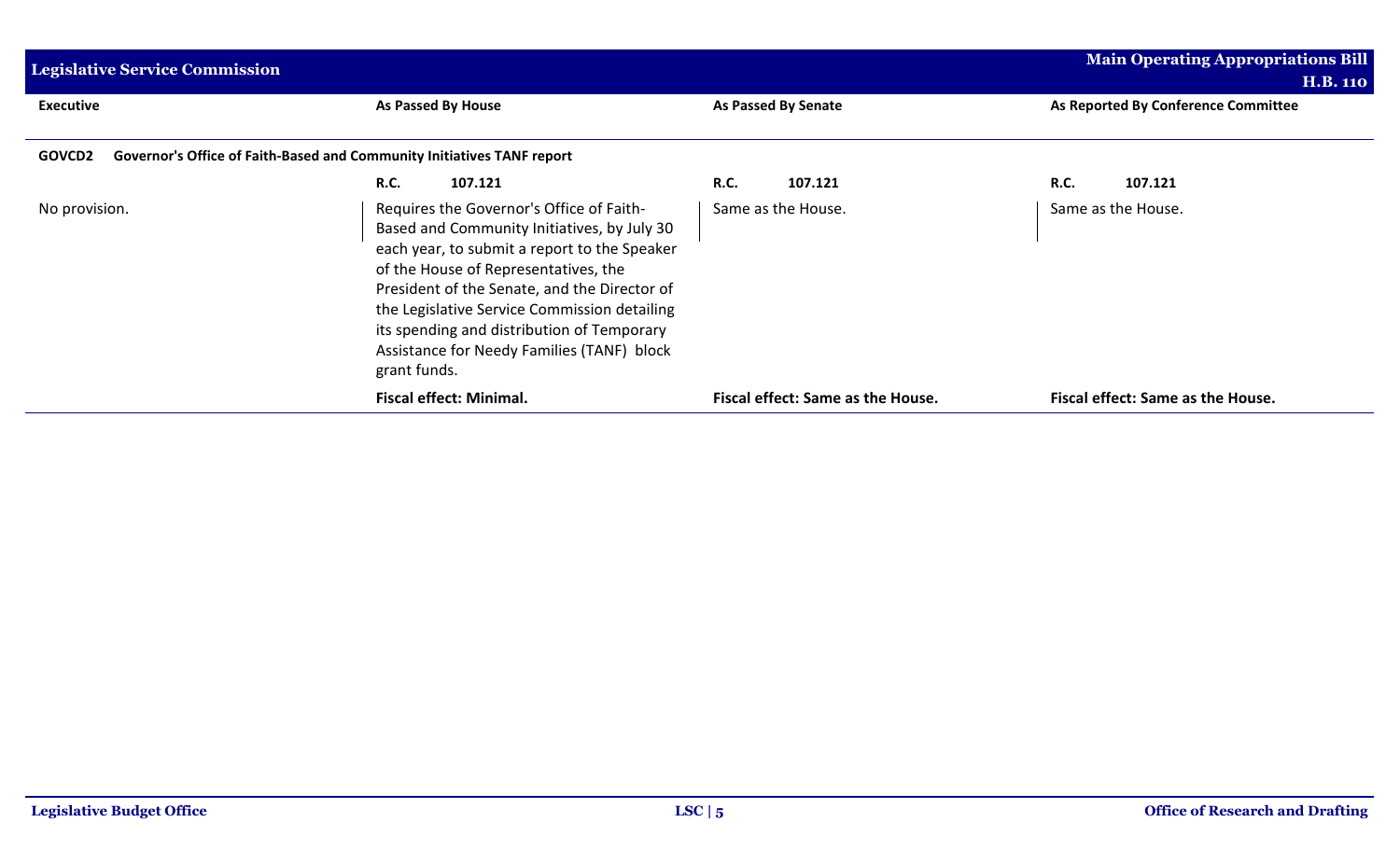| <b>Legislative Service Commission</b> |                                                                                                                                                                                                                                                                                                                                                                                                                                      |                            | <b>Main Operating Appropriations Bill</b><br><b>H.B. 110</b>                                                            |
|---------------------------------------|--------------------------------------------------------------------------------------------------------------------------------------------------------------------------------------------------------------------------------------------------------------------------------------------------------------------------------------------------------------------------------------------------------------------------------------|----------------------------|-------------------------------------------------------------------------------------------------------------------------|
| <b>Executive</b>                      | As Passed By House                                                                                                                                                                                                                                                                                                                                                                                                                   | <b>As Passed By Senate</b> | As Reported By Conference Committee                                                                                     |
| <b>REPCD3</b>                         | Joint Legislative Study Committee regarding career pathways and post-secondary workforce training programs                                                                                                                                                                                                                                                                                                                           |                            |                                                                                                                         |
|                                       | 733.30<br>Section:                                                                                                                                                                                                                                                                                                                                                                                                                   |                            | 733.30<br>Section:                                                                                                      |
| No provision.                         | Establishes a 13-member Joint Legislative<br>Study Committee regarding career pathways<br>and post-secondary workforce training<br>programs, including a member appointed by<br>the Minority Leader in each house.                                                                                                                                                                                                                   | No provision.              | Same as the House, but specifies that the<br>Minority Leader in each chamber<br>recommend rather than appoint a member. |
| No provision.                         | Requires the Committee to review (1)<br>current workforce training programs offered<br>by post-secondary institutions and whether<br>the programs are aligned with local,<br>regional, and statewide workforce needs<br>and (2) current career pathways, how they<br>align with state, regional, and local labor<br>market demand data, and whether they<br>prioritize credentials that carry the most<br>value in the labor market. | No provision.              | Same as the House.                                                                                                      |
| No provision.                         | Requires the Committee to develop<br>recommendations regarding the following:                                                                                                                                                                                                                                                                                                                                                        | No provision.              | Same as the House.                                                                                                      |
| (1) No provision.                     | (1) The state's workforce education priorities<br>and how those priorities are funded;                                                                                                                                                                                                                                                                                                                                               | (1) No provision.          | (1) Same as the House.                                                                                                  |
| (2) No provision.                     | (2) A common definition for short-term<br>credentials and certificates of value across<br>primary, secondary, and post-secondary<br>education providers that ensures<br>consistency and alignment with the state's<br>policy and funding priorities;                                                                                                                                                                                 | (2) No provision.          | (2) Same as the House.                                                                                                  |
| (3) No provision.                     | (3) Any strategies or programs the<br>Committee identified that may ensure that                                                                                                                                                                                                                                                                                                                                                      | (3) No provision.          | (3) Same as the House.                                                                                                  |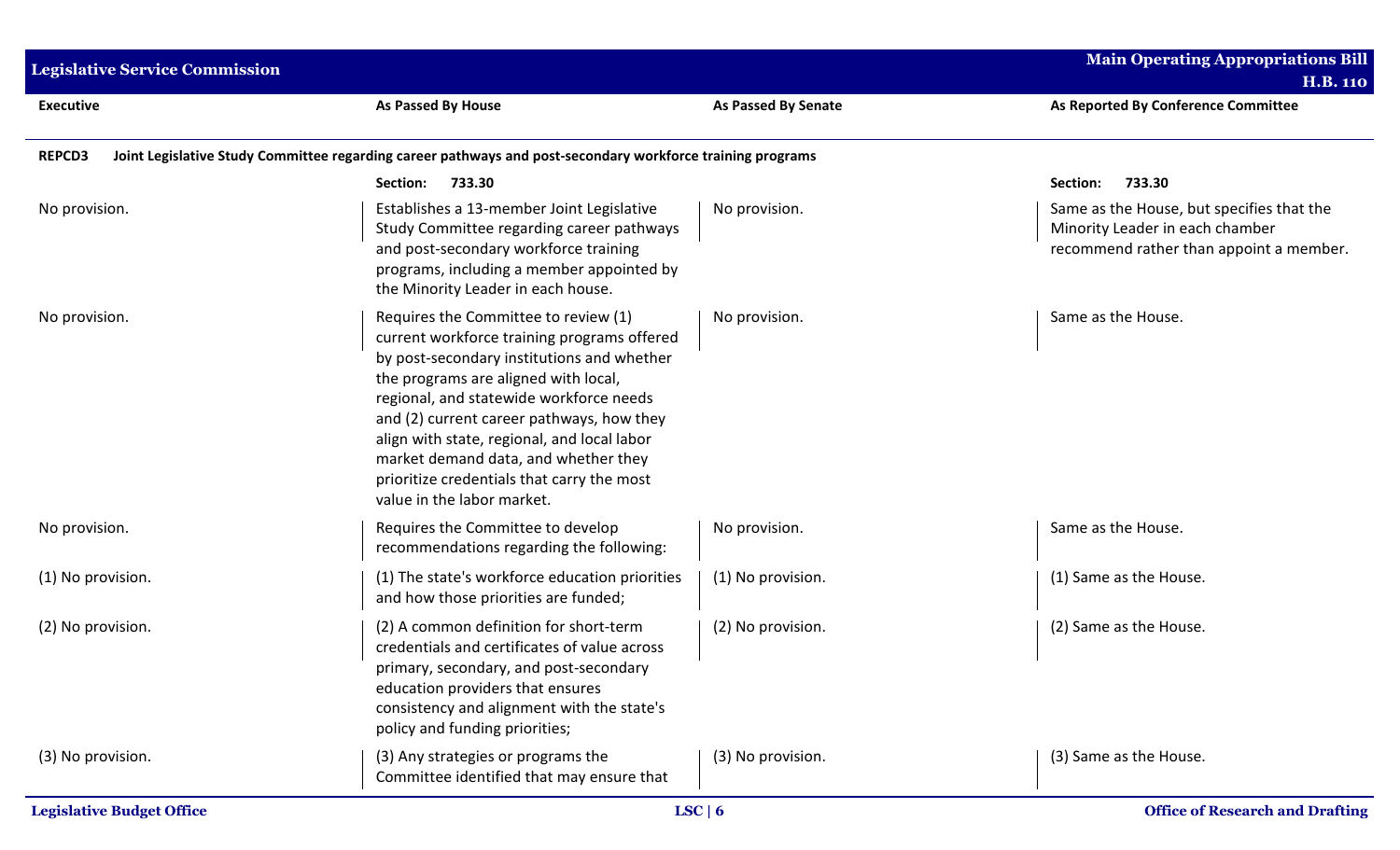| <b>Legislative Service Commission</b> |                                                                                                                                                                                                                                                                                                                                                   |                            | <b>Main Operating Appropriations Bill</b><br><b>H.B. 110</b> |
|---------------------------------------|---------------------------------------------------------------------------------------------------------------------------------------------------------------------------------------------------------------------------------------------------------------------------------------------------------------------------------------------------|----------------------------|--------------------------------------------------------------|
| <b>Executive</b>                      | <b>As Passed By House</b>                                                                                                                                                                                                                                                                                                                         | <b>As Passed By Senate</b> | As Reported By Conference Committee                          |
|                                       | the state's investments will increase student<br>success and career readiness by increasing<br>the number of workforce certificates and<br>credentials that lead to an in-demand job;                                                                                                                                                             |                            |                                                              |
| (4) No provision.                     | (4) The types of reporting and data<br>necessary for the Chancellor to collect<br>regarding post-secondary workforce<br>credentials, including programs for which<br>credit is not awarded;                                                                                                                                                       | (4) No provision.          | (4) Same as the House.                                       |
| (5) No provision.                     | (5) Policy strategies identified by the<br>Committee to increase awareness and<br>participation by students in career-technical<br>pathways through partnerships between<br>primary, secondary, and post-secondary<br>education providers and business and<br>industry;                                                                           | (5) No provision.          | (5) Same as the House.                                       |
| (6) No provision.                     | (6) Strategies identified by the Committee to<br>increase work-based learning programs such<br>as apprenticeships and programs that<br>permit students to attend post-secondary<br>educational institutions while maintaining<br>their employment;                                                                                                | (6) No provision.          | (6) Same as the House.                                       |
| (7) No provision.                     | (7) Whether the state should consider<br>prioritizing investments in short-term<br>credentials through a new funding structure<br>for workforce education and career-<br>technical programs, including state support<br>of workforce training programs at<br>community colleges and Ohio technical<br>centers and financial aid opportunities for | (7) No provision.          | (7) Same as the House.                                       |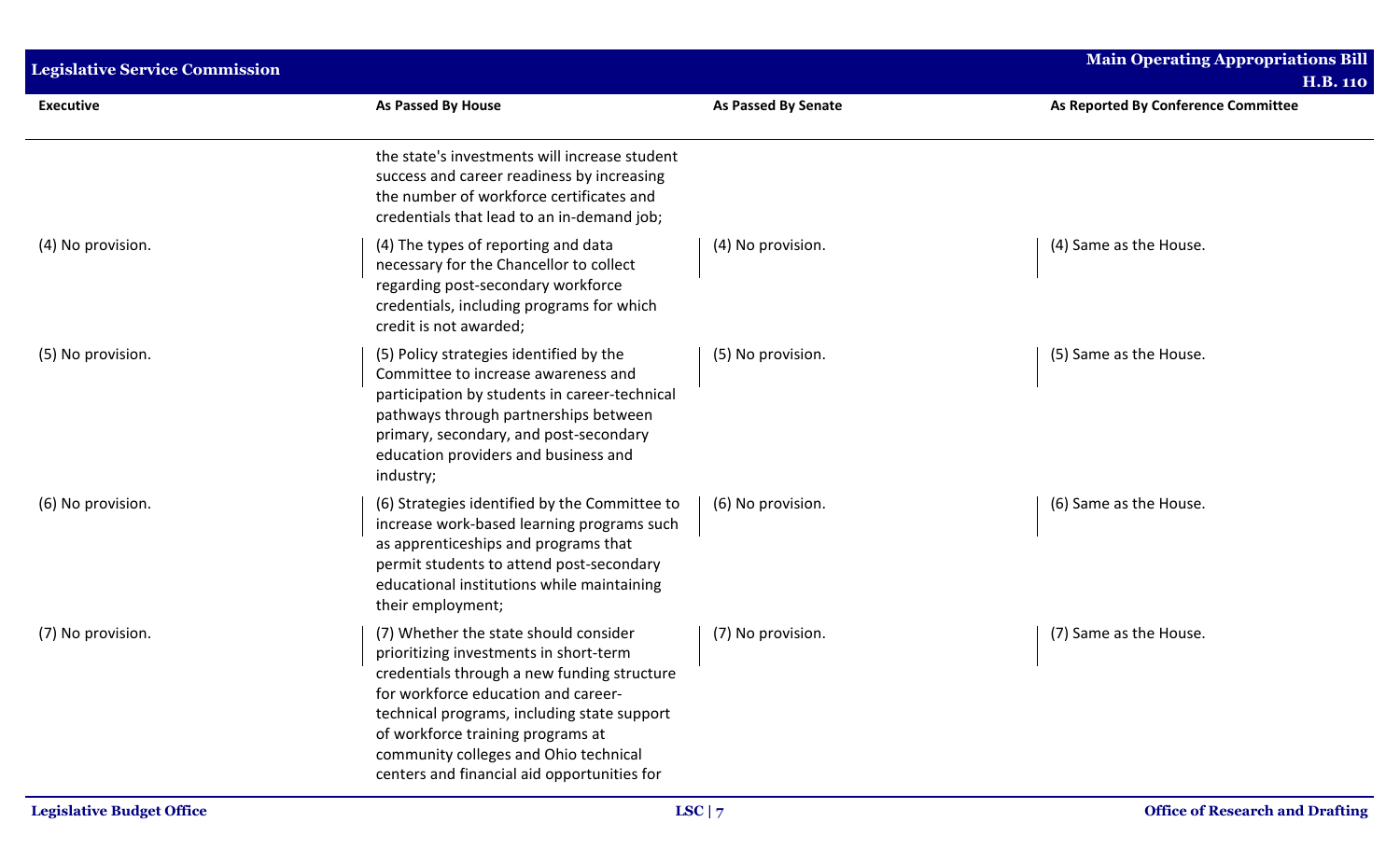| <b>Legislative Service Commission</b> |                                                                                                                                                                                                                              |                            | <b>Main Operating Appropriations Bill</b><br><b>H.B. 110</b> |
|---------------------------------------|------------------------------------------------------------------------------------------------------------------------------------------------------------------------------------------------------------------------------|----------------------------|--------------------------------------------------------------|
| <b>Executive</b>                      | As Passed By House                                                                                                                                                                                                           | <b>As Passed By Senate</b> | As Reported By Conference Committee                          |
|                                       | students pursuing a workforce certificate or<br>credential; and,                                                                                                                                                             |                            |                                                              |
| (8) No provision.                     | (8) Strategies to improve and expand short-<br>term workforce career pathway<br>opportunities to make them more accessible<br>to residents of the state.                                                                     | (8) No provision.          | (8) Same as the House.                                       |
| No provision.                         | Requires LSC to provide support to the<br>Committee.                                                                                                                                                                         | No provision.              | Same as the House.                                           |
| No provision.                         | Requires the Committee to issue a report to<br>the General Assembly by November 1, 2022,<br>that contains its findings and<br>recommendations, as well as any proposed<br>legislative changes or funding<br>recommendations. | No provision.              | Same as the House.                                           |
|                                       | <b>Fiscal effect: Minimal.</b>                                                                                                                                                                                               |                            | Fiscal effect: Same as the House.                            |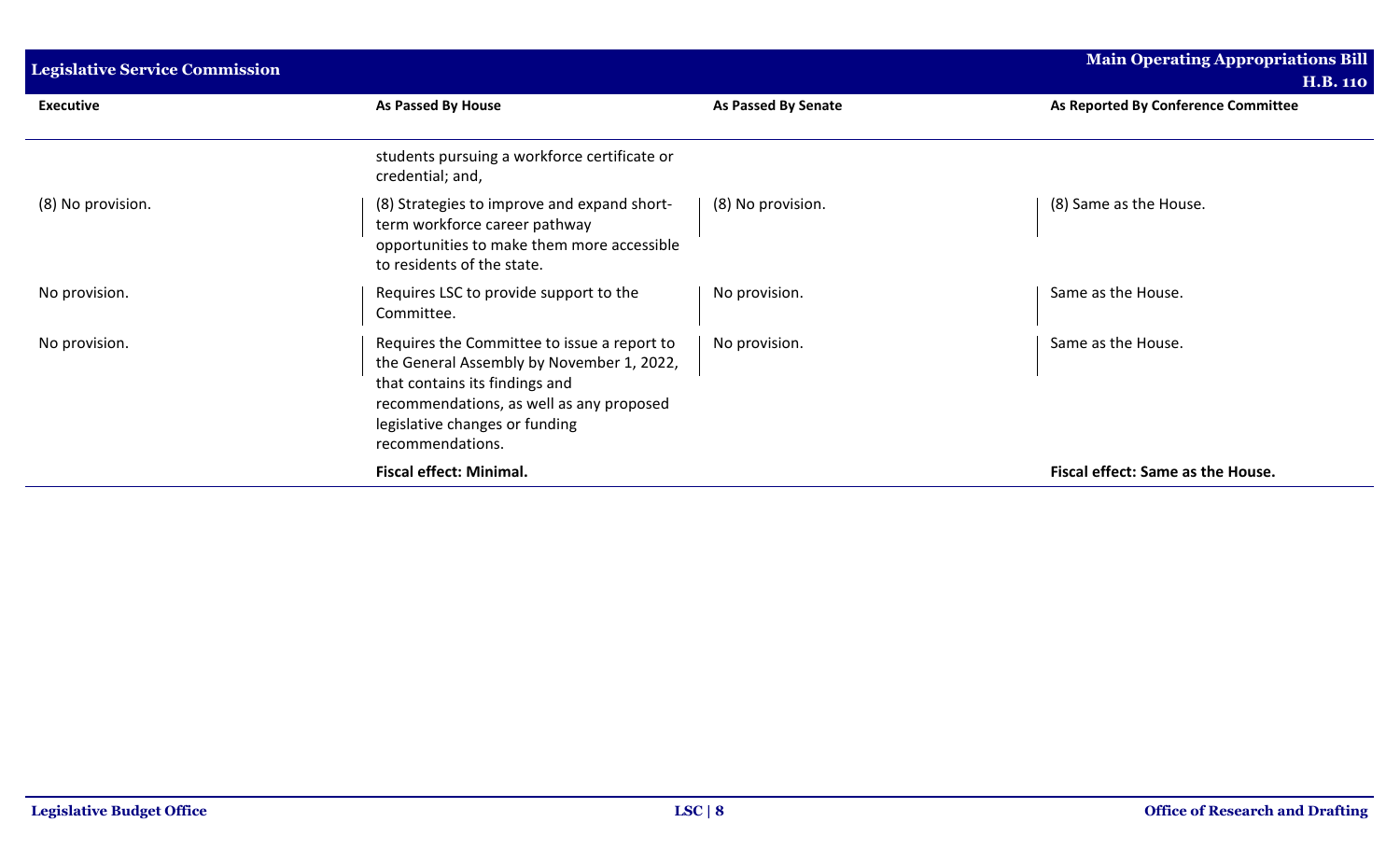| <b>Legislative Service Commission</b> |                                                                                                                                                                                                                                                                                                                         |                                                                                                                                         | <b>Main Operating Appropriations Bill</b><br><b>H.B. 110</b>                                                                                                                                                                                            |
|---------------------------------------|-------------------------------------------------------------------------------------------------------------------------------------------------------------------------------------------------------------------------------------------------------------------------------------------------------------------------|-----------------------------------------------------------------------------------------------------------------------------------------|---------------------------------------------------------------------------------------------------------------------------------------------------------------------------------------------------------------------------------------------------------|
| <b>Executive</b>                      | As Passed By House                                                                                                                                                                                                                                                                                                      | <b>As Passed By Senate</b>                                                                                                              | As Reported By Conference Committee                                                                                                                                                                                                                     |
| JFSCD51                               | General Assembly evaluation of publicly funded child care and the Step Up to Quality Program                                                                                                                                                                                                                            |                                                                                                                                         |                                                                                                                                                                                                                                                         |
|                                       | 307.250<br>Section:                                                                                                                                                                                                                                                                                                     | 307.250<br>Section:                                                                                                                     | 307.250<br>Section:                                                                                                                                                                                                                                     |
| No provision.                         | Requires a subcommittee or standing<br>committee from each chamber of the 134th<br>General Assembly, selected by the Speaker<br>of the House and President of the Senate<br>respectively, to evaluate all of the following<br>regarding publicly funded child care (PFCC)<br>and the Step Up to Quality (SUTQ) Program: | Same as the House, but instead requires a<br>study committee consisting of specified<br>members to conduct the evaluation:              | Same as the Senate, but makes some<br>changes to membership of the committee,<br>specifies that members are to serve without<br>compensation, and requires the first<br>meeting to be held not later than 30 days<br>after appointments have been made. |
| (1) No provision.                     | (1) The number of children and families<br>receiving PFCC.                                                                                                                                                                                                                                                              | (1) Same as the House.                                                                                                                  | (1) Same as the House.                                                                                                                                                                                                                                  |
| (2) No provision.                     | (2) The number of early learning and<br>development programs participating in<br>SUTQ and receiving PFCC.                                                                                                                                                                                                               | (2) Same as the House.                                                                                                                  | (2) Same as the House.                                                                                                                                                                                                                                  |
| (3) No provision.                     | (3) Funding sources for PFCC and SUTQ.                                                                                                                                                                                                                                                                                  | (3) Same as the House.                                                                                                                  | (3) Same as the House.                                                                                                                                                                                                                                  |
| (4) No provision.                     | (4) Long-term sustainability of the funding<br>sources.                                                                                                                                                                                                                                                                 | (4) Same as the House.                                                                                                                  | (4) Same as the House.                                                                                                                                                                                                                                  |
| (5) No provision.                     | (5) Eligibility for PFCC.                                                                                                                                                                                                                                                                                               | (5) Same as the House.                                                                                                                  | (5) Same as the House.                                                                                                                                                                                                                                  |
| (6) No provision.                     | (6) Issues regarding access to PFCC and<br>quality-rated learning and development<br>programs.                                                                                                                                                                                                                          | (6) Same as the House.                                                                                                                  | (6) Same as the House.                                                                                                                                                                                                                                  |
| (7) No provision.                     | (7) The impact and feasibility of the<br>requirement that all providers receiving<br>PFCC be rated at the 3rd tier or higher in<br>SUTQ by June 30, 2025.                                                                                                                                                               | (7) Same as the House, but instead studies<br>the impact of feasibility of the mandate by a<br>certain date, rather than June 30, 2025. | (7) No provision.                                                                                                                                                                                                                                       |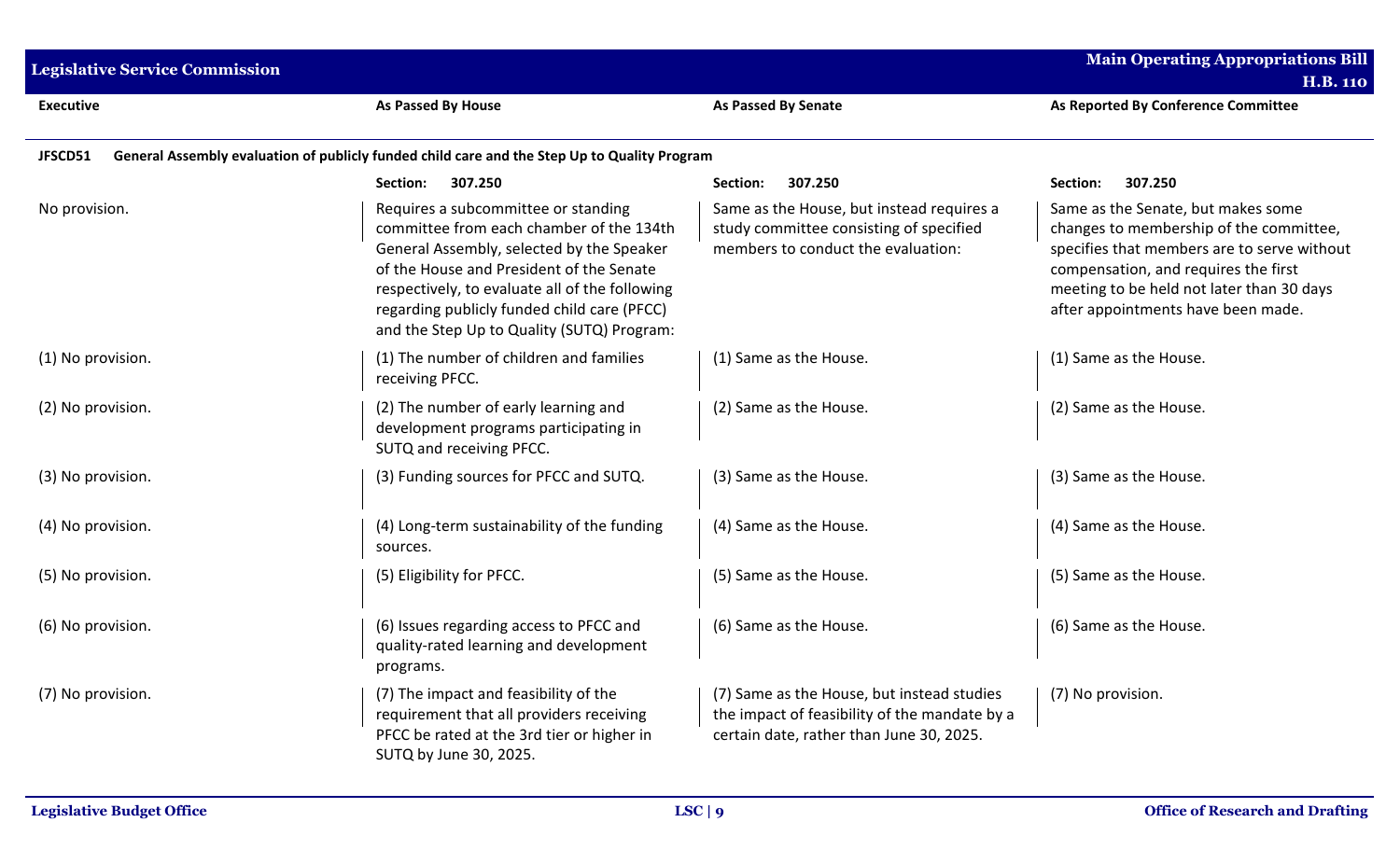| <b>Legislative Service Commission</b> |                                                                                                        |                                                                                                                                    | <b>Main Operating Appropriations Bill</b><br><b>H.B. 110</b>                                                                                                                                                                                                                                                                                           |
|---------------------------------------|--------------------------------------------------------------------------------------------------------|------------------------------------------------------------------------------------------------------------------------------------|--------------------------------------------------------------------------------------------------------------------------------------------------------------------------------------------------------------------------------------------------------------------------------------------------------------------------------------------------------|
| <b>Executive</b>                      | <b>As Passed By House</b>                                                                              | <b>As Passed By Senate</b>                                                                                                         | As Reported By Conference Committee                                                                                                                                                                                                                                                                                                                    |
| (8) No provision.                     | (8) No provision.                                                                                      | (8) The manner in which ODJFS establishes<br>reimbursement ceilings for PFCC, including<br>through the use of market rate surveys. | (8) Same as the Senate.                                                                                                                                                                                                                                                                                                                                |
| (9) No provision.                     | (9) No provision.                                                                                      | (9) No provision.                                                                                                                  | (9) The number of child care providers<br>licensed by ODJFS.                                                                                                                                                                                                                                                                                           |
| (10) No provision.                    | (10) No provision.                                                                                     | (10) No provision.                                                                                                                 | (10) The administrative burdens that result<br>from obtaining and maintaining a quality<br>rating.                                                                                                                                                                                                                                                     |
| (11) No provision.                    | (11) No provision.                                                                                     | (11) No provision.                                                                                                                 | (11) Alternative criteria by which a child day-<br>care center or family day-care home that<br>enrolls a low census of children receiving<br>PFCC may obtain a one-star rating in SUTQ.                                                                                                                                                                |
| No provision.                         | Requires each committee to do all of the<br>following:                                                 | Same as the House, but instead requires or<br>authorizes it of the study committee:                                                | Same as the Senate, but instead requires the<br>study committee to:                                                                                                                                                                                                                                                                                    |
| (1) No provision.                     | (1) Hold hearings and receive testimony<br>from the public and relevant state agencies<br>and boards.  | (1) Same as the House.                                                                                                             | (1) Same as the House.                                                                                                                                                                                                                                                                                                                                 |
| (2) No provision.                     | (2) Receive testimony from the ODJFS<br>Director or the Director's designee if<br>requested to appear. | (2) No provision.                                                                                                                  | (2) No provision.                                                                                                                                                                                                                                                                                                                                      |
| (3) No provision.                     | (3) Issue a report of its findings and<br>recommendations.                                             | (3) Same as the House, but removes the<br>authority to include recommendations.                                                    | (3) Replaces the Senate provision with a<br>provision that allows the committee to issue<br>reports as necessary, but requires the<br>committee to issue a final report with any<br>findings or recommendations no later than<br>December 1, 2022. Specifies that any report<br>issued is nonbinding and is only to be<br>considered a recommendation. |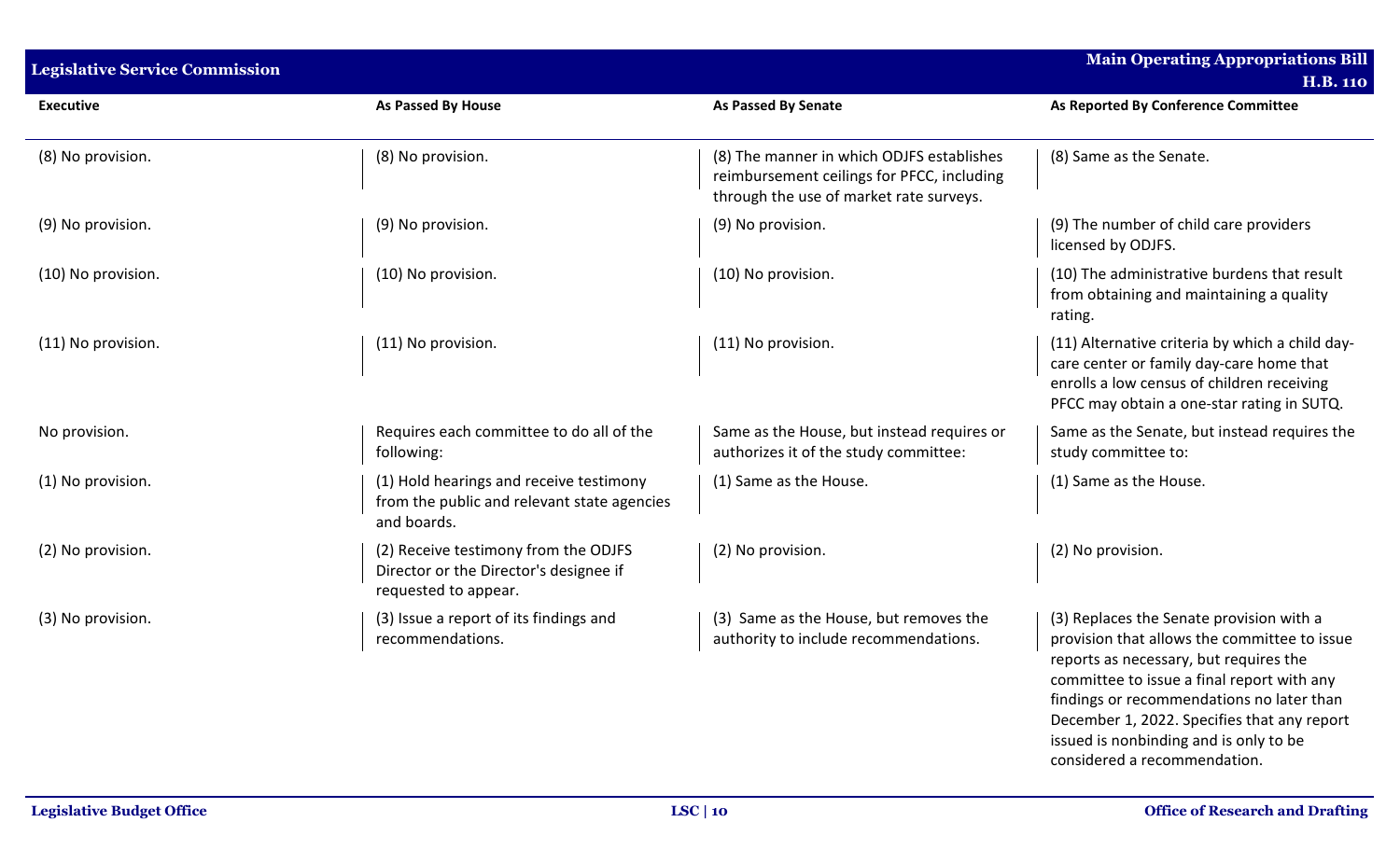| <b>Legislative Service Commission</b> |                                                                                                                        |                                   | <b>Main Operating Appropriations Bill</b><br><b>H.B. 110</b>                                                                                                                                                                                                                           |
|---------------------------------------|------------------------------------------------------------------------------------------------------------------------|-----------------------------------|----------------------------------------------------------------------------------------------------------------------------------------------------------------------------------------------------------------------------------------------------------------------------------------|
| <b>Executive</b>                      | As Passed By House                                                                                                     | As Passed By Senate               | As Reported By Conference Committee                                                                                                                                                                                                                                                    |
| (4) No provision.                     | (4) No provision.                                                                                                      | (4) No provision.                 | (4) Not later than December 31, 2021,<br>evaluate and recommend evaluate<br>alternative criteria by which a child day-care<br>center or family day-care home that enrolls<br>a low census of children receiving publicly<br>funded child care may obtain a one-star<br>rating in SUTQ. |
| No provision.                         | Requires the Legislative Service Commission<br>to provide services to support the duties<br>described in this section. | Same as the House.                | Same as the House.                                                                                                                                                                                                                                                                     |
|                                       | <b>Fiscal effect: Minimal.</b>                                                                                         | Fiscal effect: Same as the House. | Fiscal effect: Same as the House.                                                                                                                                                                                                                                                      |